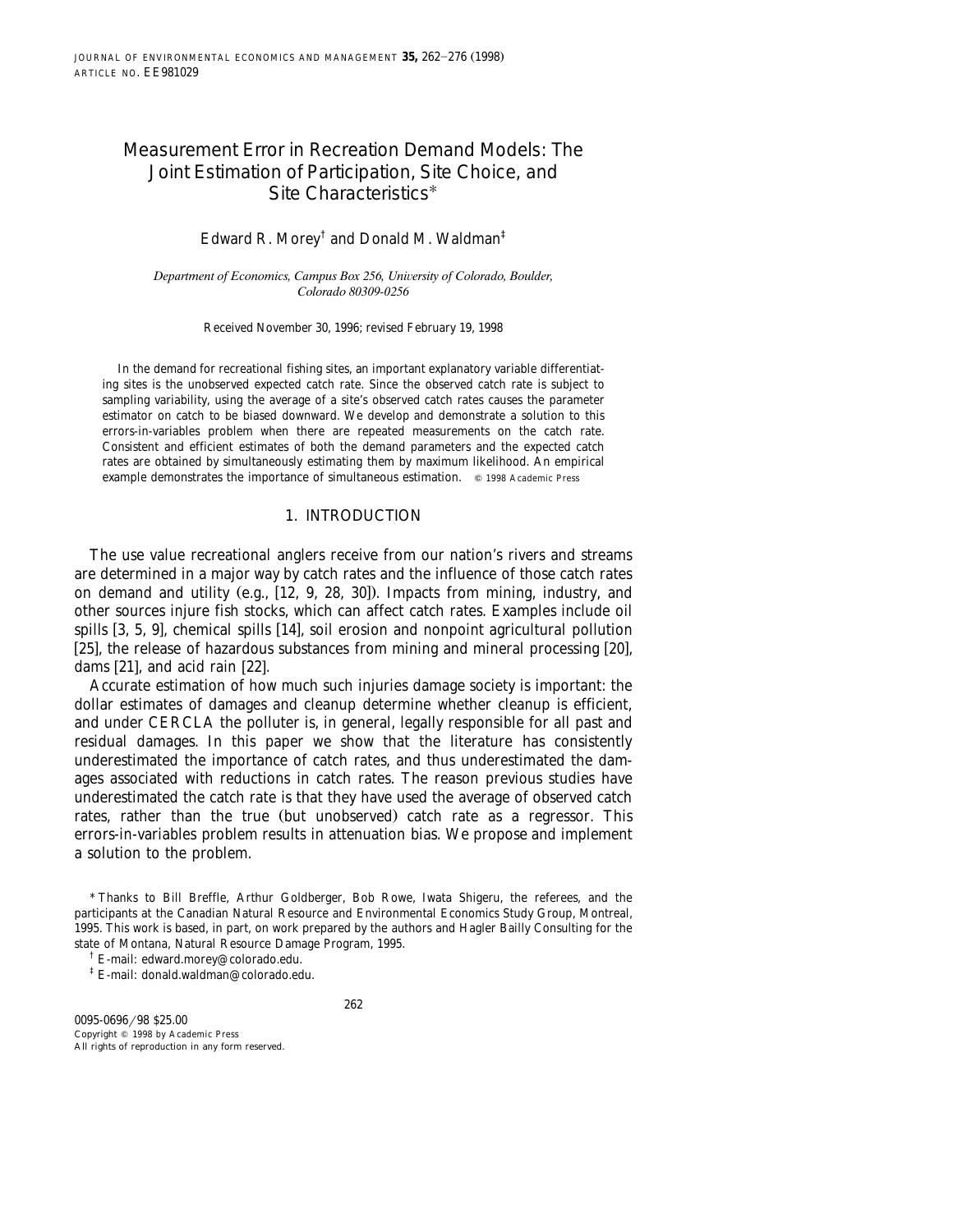Consider modeling where and how often an individual fishes. An important determinant of these choices is the expected catch rates at the available sites. The expected catch rate is defined as the catch rate at a site for a typical angler on a typical day. It is a characteristic of a site, such as acreage or the availability of boat ramps. But unlike those characteristics, expected catch rates are not observed.

Suppose the researcher has two data sets: a travel-cost data set and a catch data set. The travel-cost data set includes, for a group of individuals, how many trips each sampled individual took to each available site, along with individual-specific trip costs, income, and other individual-specific characteristics such as skill level, which can affect catch. The catch data set includes a set of observed catch rates for each site. Typically, the observed number of catch rates will vary significantly by site, with often more observed catch rates for sites that are thought to have high expected catch rates, and fewer observed catch rates for sites that are thought to have low expected catch rates.

The two data sets might or might not overlap. There is no overlap if the individuals who generated the catch data are not included in the travel-cost data set. There is complete overlap if the catch data is solely from the individuals in the travel-cost data set. A hybrid case is if some of the individuals who generated the catch data also appear in the travel-cost data set.<sup>1</sup>

The problem is to use these two data sets to estimate the parameter associated with expected catch rate in the demand function. Typically, this is done in two steps. An estimate of the expected catch rate at a site is obtained by averaging the observed individual catch rates for that site, and then these average catch rates are entered into the demand functions for the sites as if they were the expected catch rates measured without error. This practice is almost universal in models of recreational fishing demand that include catch rate as an explanatory variable. A fe[w](#page-13-0) recent examples are  $[9, 10, 15, 21, 26, 27]$ .

However, since observed catch rates are subject to sampling variability, the average of the observed catch rates for a site is not the site's expected catch rate, but rather its expected catch rate measured with error. In addition, the degree of error varies by site, and is inversely related to the number of observed catch rates at the site. Consequently, an errors-in-variables problem exists, which, if not corrected, results in parameter estimates that are both biased and inconsistent. That is, with the standard two-step approach, the parameters that explain the influence on demand of expected catch and travel cost are both biased.

When there is only one observation on the variable measured with error (in this case, the expected catch rate for a site), the only solution to the errors-in-variables

 ${}^{2}$ A few studies use stock size rather than catch rate as the measure of fishing quality. See, for example,  $[4]$ . A few studies,  $(e.g., [2, 3])$  have used catch ratings such as those that appear in newspapers. McConnell *et al.* [15] allow expected catch to vary across anglers. They model an individual's total catch on a trip as the result of a Poisson process, which implies the estimated expected catch rate is expected catch measured with error. They separately estimate the Poisson catch process, and then use the resulting estimated catch rates as exogenous variables in their recreational demand model.

 $^1$ In our empirical example, a travel-cost study done for the state of Montana [18, 20], catch data were collected for one trip from each of 1344 anglers. There were 443 (33% of the total) individuals followed for a season to determine how many trips each individual took to each available site. In this example, the travel-cost data consists of travel patterns for 443 individuals. Three different catch data sets could be constructed: catch data from the 901 individuals who are not in the travel-cost data set (the case of no overlap), catch data from only those 443 individuals in the travel-cost data set (complete overlap), and all 1344 observed catch rates in the catch data set (partial overlap).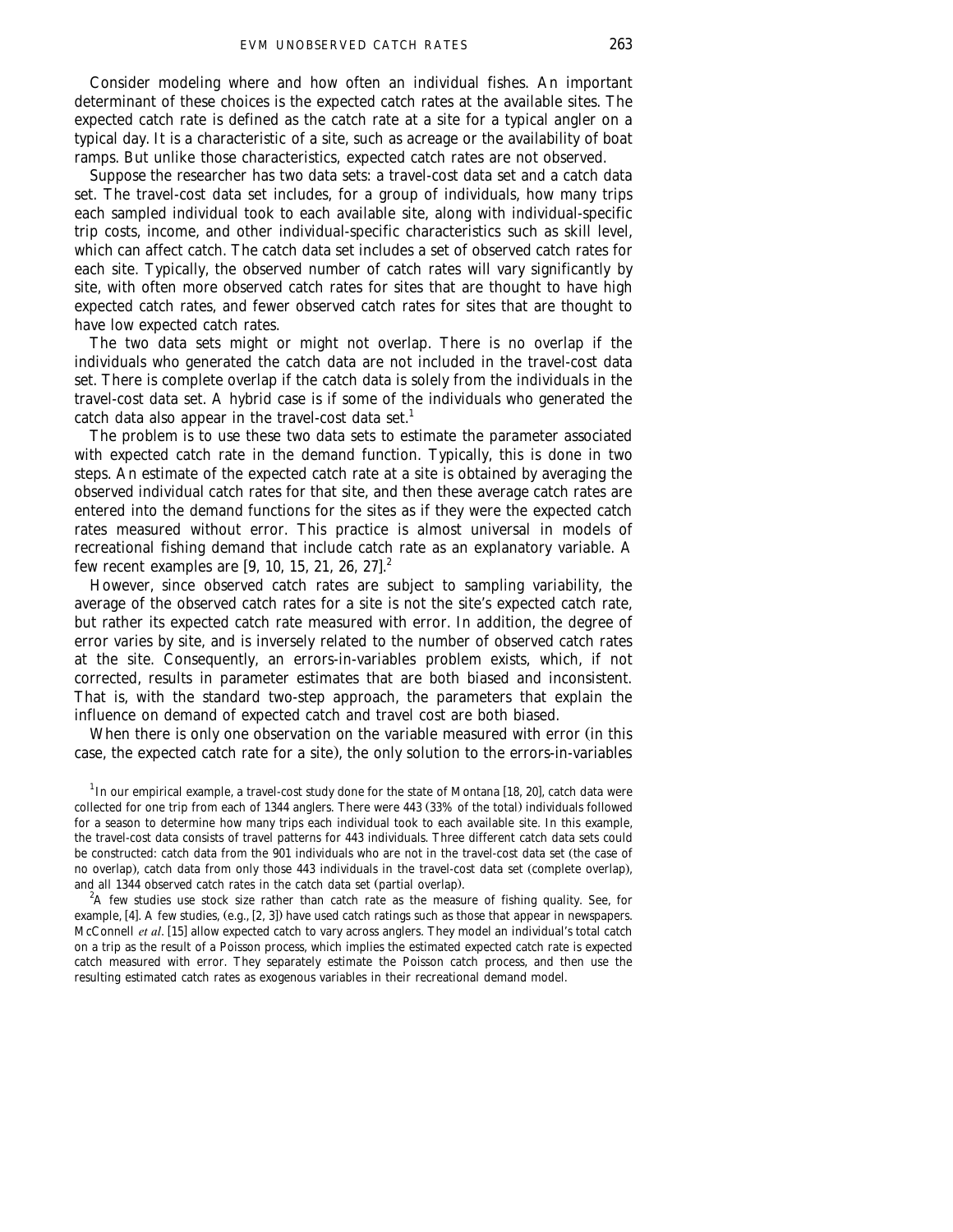problem is the questionable method of instrumental variables.<sup>3</sup> When there is more than one observed catch rate for each site, consistent and efficient estimates of both expected catch rates and the parameters in the demand functions for the sites can be obtained by abandoning the two-stage approach mentioned above and using maximum likelihood to simultaneously estimate the expected catch rates and the parameters in the demand functions.

Intuitively, there are two types of information about the expected catch rates. First, there is the average of each site's observed catch rates, and, second, there is the observed trip patterns. *Ceteris paribus*, individuals take more trips to sites with high expected catch rates and fewer trips to sites with lower expected catch rates: observed trip patterns are therefore significant predictors of expected catch rates.

If data on individual catch rates were available, but not data on trip patterns, the best (minimum variance) statistical estimate of a site's expected catch rate would be the average of the site's observed catch rates. Alternatively, if there were data on trip patterns, but no data on individual catch rates, the best statistical estimates of expected catch rates would be those estimates that, along with trip costs and other explanatory variables, best explain the observed trip patterns. However, when data are available on both individual catch rates and individual trip patterns, the best statistical estimate of a site's expected catch rate is a weighted average of these two separate estimates, where the weight on the sample average catch rate is a decreasing function of the sampling variation in the observed catch rates relative to the sampling variation in the observed trip patterns. Such a weighting is critical because if the average catch rate is computed from a large number of observations (a popular site), that average is likely to be a good estimate of the site's expected catch rate, but the average catch rate will likely be a poor estimate of a site's expected catch rate if it is based on only a small number of observations.

This model [w](#page-13-0)as first proposed by Morey and Waldman [23] and Morey and Rowe  $[18]$  to explain choice of fishing sites in Montana. The model is new but has some similarities to the multiple-indicator-multiple-cause (MIMIC) model of an unobservable variable [11] and to the analytic technique of factor analysis [13] [w](#page-13-0)here, in our case, the unobservable is the true catch rate.<sup>4</sup> It differs from a MIMIC model in that we do not explain catch, and it differs from both models in that our indicators (observed catch) are more closely related to the unobserved variable (expected catch) than are indicators in a typical application of those models.

Although the application here is recreational fishing, the issues and theory apply to any empirical setting where an average is used as an explanatory variable: for example, human capital models that use the average of a number of IQ test scores, rather than unobserved IQ, as an explanatory variable, and salary models that use batting average, rather than the unobserved probability of getting a hit, as an explanatory variable (e.g.,  $[29]$ ).<sup>5</sup>

 $5$ Note that in both of these examples, as with recreational fishing sites, the number of observations used to calculate each average will vary: individuals expected to have either high or low IQs take more IQ tests, and the batting averages for those with high expected hit rates are based on more times at bat than those of bad hitters.

 $3$ This method is not often implemented, however, because it is difficult to find an instrument that is correlated with explanatory variables but not correlated with the error, and because the parameter estimates are usually sensitive to the instrument chosen. <sup>4</sup>

 ${}^{4}$ Englin and Shonkwiler [7] consider cases where trip cost is unobserved, and propose a factor analytic model that uses time, out-of-pocket expenses, and value of time as indicators of trip cost. <sup>5</sup>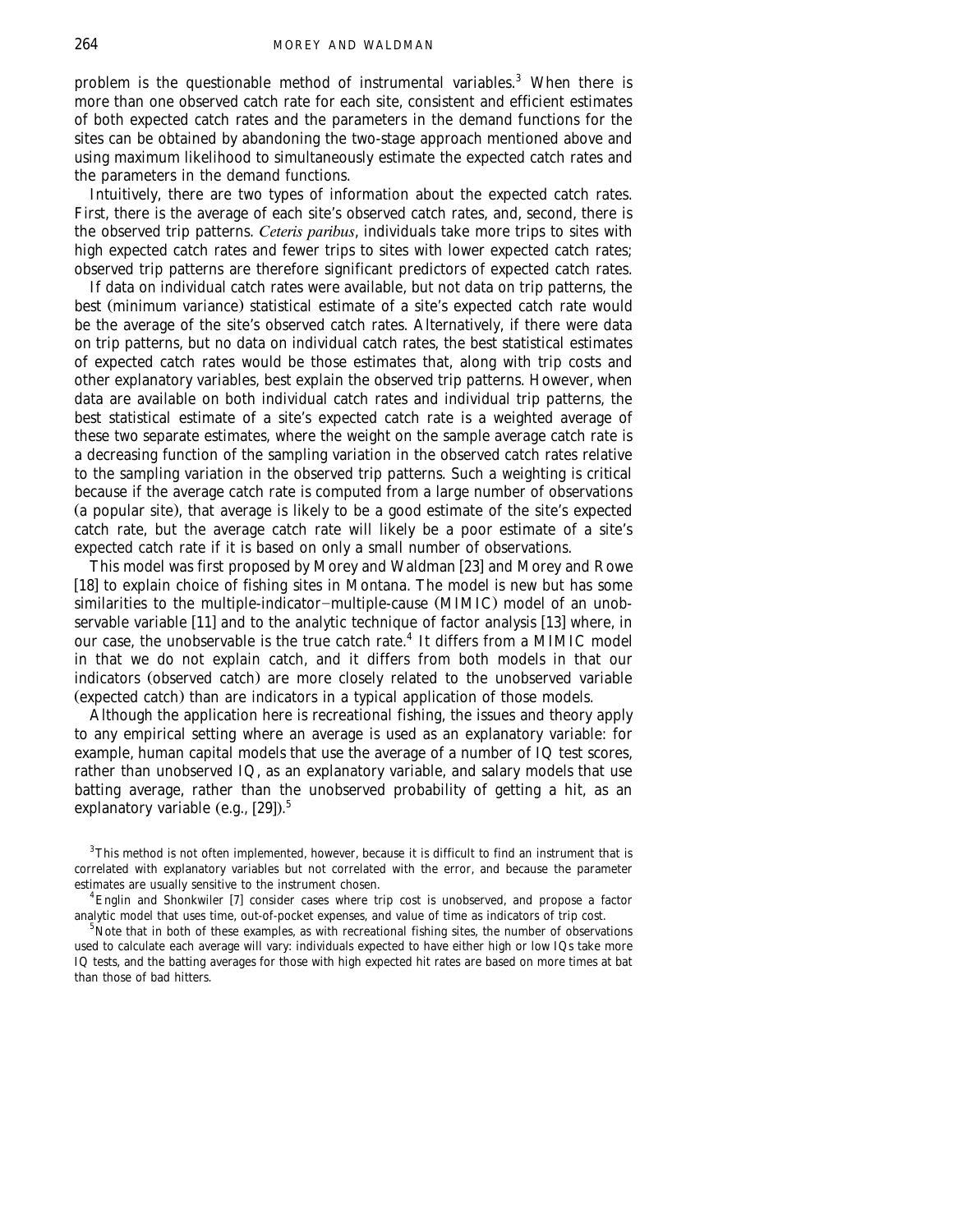There is a general trend in recreational demand modeling and the maximum likelihood estimation of these models to specify broader models and simultaneously estimate all of the parameters of those models.<sup>6</sup> While this research is part of that trend, it differs from it in that in most of these models piecemeal estimation is consistent but not asymptotically efficient. Therefore, joint estimation buys only asymptotic efficiency. In the situation analyzed here, two-stage estimators are biased and inconsistent, while joint estimation is consistent and efficient.

This paper is organized as follows: First, to fix ideas, we discuss estimation of a simple linear demand model for trips to several fishing sites. Demand for trips is modeled as a function of demographic and site-specific variables, as well as the site's expected catch rate, where the expected catch rate is not observed, but where there are multiple observed catch rates for each site. Then, discrete choice estimation with the same kinds of data is presented, first in the simple dichotomous setting, the probit model, and then in a repeated nested logit model. The final section considers an example with relevance to environmental policy.

#### 2. THE LINEAR REGRESSION MODEL

Assume that the number of trips to site  $j$  for individual  $i$ ,  $y_{ji}$ , is a linear function of a set of *K* known, exogenous site and individual attributes, including travel cost, site quality, etc.,  $\mathbf{x}_{ji}$ , and the unknown expected catch rate at site  $j$ ,  $c_j^*$ :<sup>7</sup>

$$
y_{ji} = \alpha' \mathbf{x}_{ji} + \gamma c_j^* + \epsilon_{ji}, \qquad j = 1, \dots, n, i = 1, \dots, m,
$$
 (1)

where *m* is the number of anglers,  $\gamma$  and the elements of  $\alpha$  are unknown parameters to be estimated, and  $\epsilon_{ii}$  is a mean-zero random disturbance with variance  $\sigma_{\epsilon}^{2.8}$  For purposes of exposition and notation in this section, we have not explicitly included the attributes of other sites in  $(1)$ , since their inclusion would not change the theoretical econometric results. Cross-site effects are included in the empirical example. If the  $c_j^*$  were known, linear regression of  $y_{ji}$  on  $\mathbf{x}_{ji}$  and  $c_j^*$ would result in unbiased and consistent estimation of  $\alpha$  and  $\gamma$ .

Let  $\mathbf{c}^* = (c_1^*, c_2^*, \dots, c_n^*)$  and let **X** be the  $nm \times K$  matrix with typical row  $\mathbf{x}'_{ji}$ . Then the model expressed in matrix form is

$$
y = X\alpha + \gamma Dc^* + \epsilon, \qquad (2)
$$

 $^6$ For example, in the estimation of nested logit models there is increasing advocacy of FIML rather than sequential estimation. In recreational demand models, it is increasingly common to estimate determinants of travel cost (such as the value of time as a percentage of wage) along with the parameter on travel cost. See, for example, [20].

The influence of expected catch on demand,  $\gamma$ , could, for example, be assumed to be a function of skill. In our empirical example, skill is a significant determinant of the influence of expected catch on participation and site choice.

The model and analysis remain appropriate if  $c_j^*$  represents some other unobservable determinant of demand.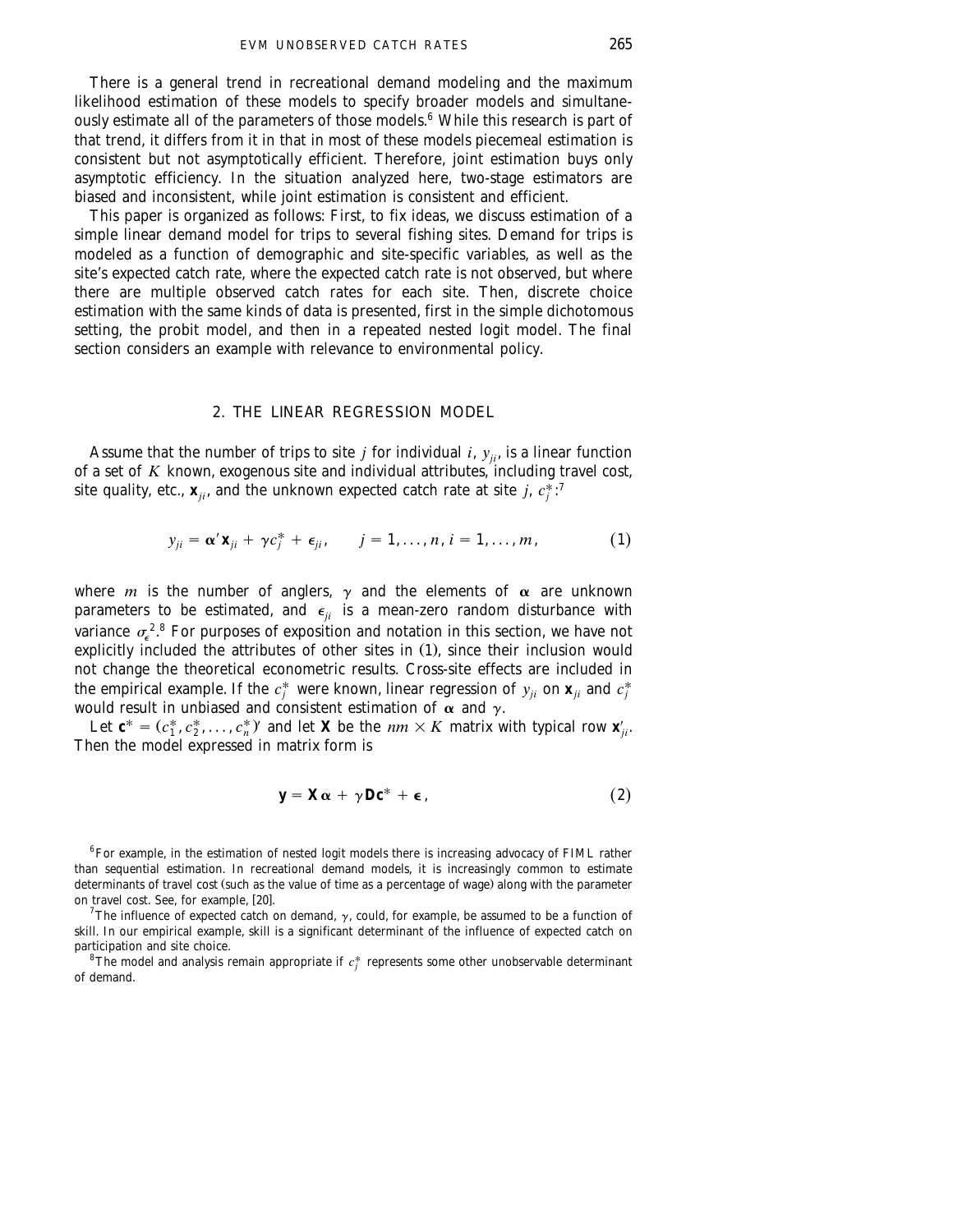where  $\mathbf{y} = (y_{11}, \ldots, y_{1m}, \ldots, y_{nm})'$ , the *nm*  $\times n$  matrix **D** is defined by

$$
\mathbf{D} = \begin{pmatrix} \mathbf{L} & \mathbf{0} & \cdots & \mathbf{0} \\ \mathbf{0} & \mathbf{L} & \cdots & \mathbf{0} \\ \vdots & \vdots & \ddots & \vdots \\ \mathbf{0} & \mathbf{0} & \cdots & \mathbf{L} \end{pmatrix},
$$

and **i** is the  $m \times 1$  vector of 1's. Let  $W_* = [X : Dc^*]$ , and let  $\beta = (\alpha' \gamma)'$ . Then (2) can be written as

$$
\mathbf{y} = \mathbf{W}_{*} \mathbf{\beta} + \boldsymbol{\epsilon} \tag{3}
$$

and least squares produces

$$
\widehat{\boldsymbol{\beta}} = \left(\mathbf{W}'_{*}\mathbf{W}_{*}\right)^{-1}\mathbf{W}'_{*}\mathbf{y} = \boldsymbol{\beta} + \left(\mathbf{W}'_{*}\mathbf{W}_{*}\right)^{-1}\mathbf{W}'_{*}\boldsymbol{\epsilon},\tag{4}
$$

where  $\beta = (\hat{\alpha}' \hat{\gamma})'$  and the second equals sign is by substitution from (3). Since  $\mathbf{c}^*$ and the columns of **X** are assumed to be exogenous,  $E(\mathbf{W}_{*}^{T} \mathbf{\epsilon}) = \mathbf{W}_{*}^{T} E(\mathbf{\epsilon}) = \mathbf{0}$  so that  $E(\hat{\beta}) = \beta$ .

But the  $c_j^*$  are not observed. Instead, suppose there are  $L_j$  reported catch rates for site *j*,  $c_{jl}$ . These observed catch rates are subject to the vagaries of fishing, so they are random variables. Assume each  $c_{il}$  is an unbiased estimate of the true catch rate:

$$
c_{jl} = c_j^* + \delta_{jl}, \qquad j = 1, \dots, n, l = 1, \dots, L_j,
$$
 (5)

where  $\delta_{jl}$  are mean-zero random disturbances with variance  $\sigma_{\delta}^{\;\;2,\;\;9}$  It is assumed that the  $\delta_{il}$  are uncorrelated with each of the  $\epsilon_{il}$ . This is an implicit assumption whenever the average catch is used as an explanatory variable in a travel-cost model. There is no question of corrrelation when the two data sets do not overlap, as errors are not generated by the same decision-making units. For data sets that

 $^9$ More generally observed catch rate could be modeled as a function of skill, site experience, weather, etc. This [w](#page-13-0)ould be in the spirit of the MIMIC model of Joreskog and Goldberger [11].

Englin *et al.* [6] also jointly estimate catch rate and the catch parameter, but in a fundamentally different model. Specifically, they specify catch as a function of variables that affect catch rate but not number of trips:

$$
c_j^* = \lambda' \mathbf{z}_j + \delta_j, \qquad j = 1, \dots, n,
$$
 (5')

where  $c_i^*$  is total catch and  $\mathbf{z}_i$  is a set of environmental and angler-specific causes of  $c_i^*$ . Note that (5') implies that  $c_j^*$  is a random variable, but it is specified as parametric in the travel-cost component of their model. This approach requires data that affect catch and not travel behavior (to achieve identification of all model parameters), and requires the  $\delta_i$  and model disturbances to be uncorrelated.

In Englin and Shonkwiler [7], price, rather than catch, is the variable measured with error. In lieu of repeated measures of price, their solution to the measurement error is a factor analysis model where  $p_{i1}$  = cost,  $p_{i2}$  = travel time, and  $p_{i3}$  = wage  $\times$  travel time are used as *indicators* of price. Equation (5) is replaced by

$$
p_{jl} = \lambda_j p_j^* + \delta_{jl}, \qquad j = 1, ..., m, l = 1, 2, 3. \tag{5''}
$$

Equation  $(5'')$ , while interesting, does not follow naturally from the standard assumption that inputs, such as time and transportation services, are combined to produce trips, and that  $p_j^*$  is the minimum cost of producing a trip. Note that since the  $p_{jl}$  are only loosely associated with  $p_j^*$ , the coefficients  $\lambda_j$ cannot be normalized to 1 as in our model.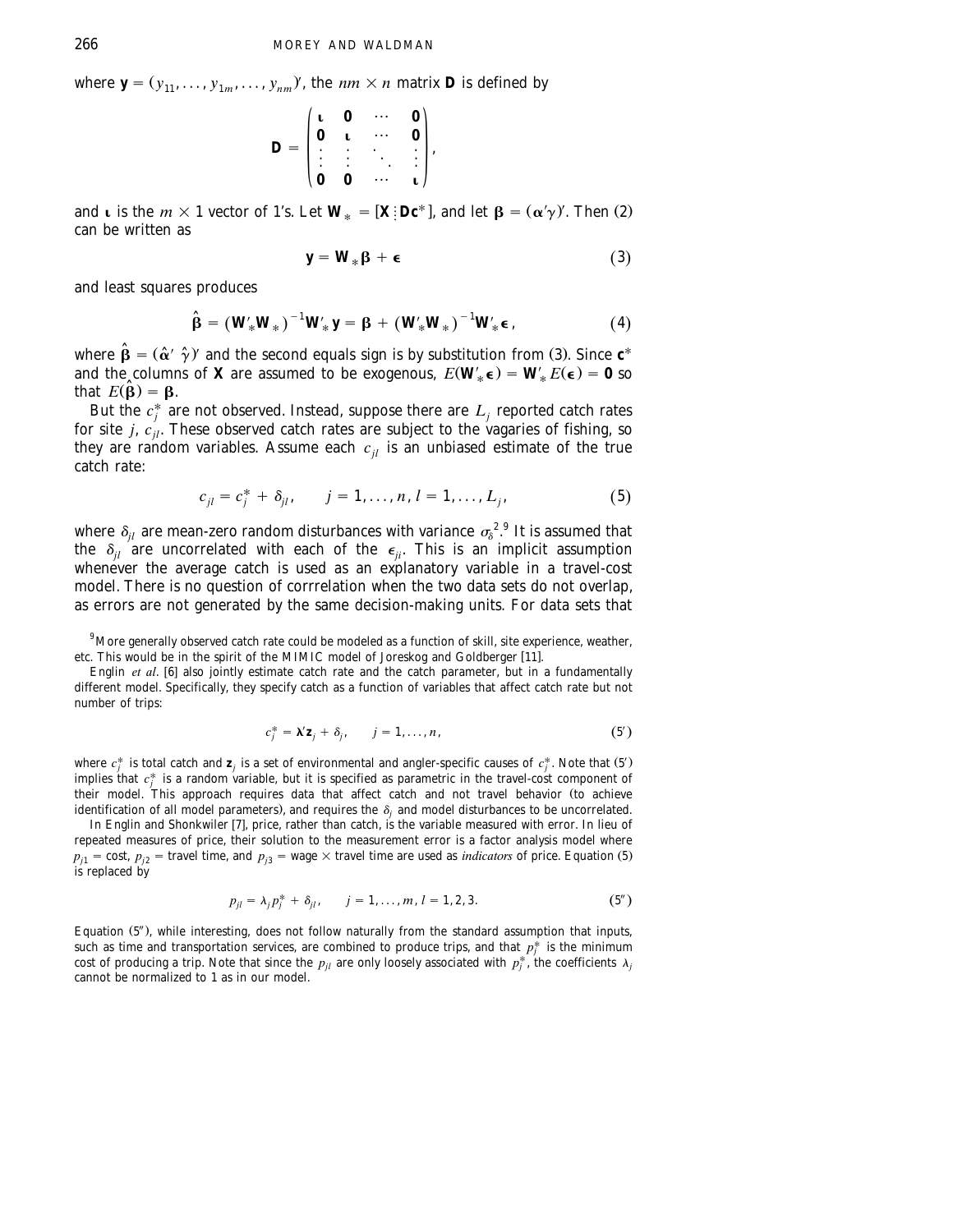do overlap,  $\epsilon_{ii}$  and the  $\delta_{il}$  are uncorrelated if fishing skill is not site specific, that is, if skilled anglers are skilled at all sites and low-skilled anglers are low skilled at all sites. Even if skill is site specific,  $\epsilon_{ii}$  and the  $\delta_{ii}$  will remain uncorrelated if the influence of expected catch is made a function of the individual's skill at the site.

Denote the average of site *j*'s observed catch rates by  $\bar{c}_i$ , where

$$
\bar{c}_j = \frac{1}{L_j} \sum_{l=1}^{L_j} c_{jl},
$$

and let  $\bar{\mathbf{c}} = (\bar{c}_1, ..., \bar{c}_n)$ . Note that  $E(\bar{\mathbf{c}}) = \mathbf{c}^*$ . Let  $\mathbf{W} = [\mathbf{X} : \mathbf{D}\bar{\mathbf{c}}]$ . A common estimation strategy is to use  $\bar{\mathbf{c}}$  instead of  $\mathbf{c}^*$  in (2). To investigate the implications of t

$$
\mathbf{y} = \mathbf{X}\alpha + \gamma \mathbf{D}\bar{\mathbf{c}} + \mathbf{v} = \mathbf{W}\beta + \mathbf{v},\tag{6}
$$

where  $\mathbf{v} = \boldsymbol{\epsilon} + \gamma \mathbf{D}(\mathbf{c}^* - \bar{\mathbf{c}})$ . Then least squares produces

$$
\mathbf{b} = \left(\mathbf{W}^{\prime}\mathbf{W}\right)^{-1}\mathbf{W}^{\prime}\mathbf{y} = \boldsymbol{\beta} + \left(\mathbf{W}^{\prime}\mathbf{W}\right)^{-1}\mathbf{W}^{\prime}\mathbf{v}.\tag{7}
$$

It is clear that  $\mathbf{b} = (\mathbf{a}'g)'$ , where **a** is an estimator of  $\alpha$  and g is an estimator of  $\gamma$ , is *not* an unbiased estimator of  $\beta$  since **W** and **v** are clearly correlated through their common term  $\bar{c}$ . It is easy to show that  $E(g) < \gamma$ , when catch rate is the only variable measured with error.<sup>10</sup> The noise in average catch rate makes catch rate appear less important than it is as a determinant of trip choice. All studies that use  $\bar{c}$  as a proxy for  $c^*$ , *ceteris paribus*, underestimate the influence of catch on participation and site choice, and therefore underestimate willingness to pay for policies that improve catch.

The analysis of  $(1)$  through  $(7)$  is all very reminiscent of the conventional errors-in-variables model (EVM), with two important differences. First, in the EVM, the expected value of each observation on the variable measured with error is an additional parameter, called a *nuisance* parameter, and here that role is played by the  $c_j^*$ . With an EVM, the number of parameters increases with the sample size, and there are more parameters  $(n + K + 1)$  than observations  $(n)$ . In the case at hand since there are *repeated* observations on  $c_j^*$ , there are more observations than parameters, so estimation is possible. And second, these oftencalled nuisance parameters in our case are important for demand prediction and consumer welfare analysis.

#### 3. MAXIMUM LIKELIHOOD ESTIMATION

Define the vectors  $\mathbf{z}'_j = (\mathbf{y}_j, \mathbf{c}_j)$ ,  $j = 1, \ldots, n$ , where  $\mathbf{y}_j = (y_{j1}, \ldots, y_{jm})'$  and  $\mathbf{c}_j =$  $(c_{i1}, \ldots, c_{iL_i})'$ . Define  $\theta' = (\beta, \sigma_{\epsilon}^2, \sigma_{\delta}^2)$ . By assumption, the independence of  $\epsilon_{ji}$ and  $\delta_{il}$  implies the independence of  $y_{il}$  and  $c_{il}$ . Therefore the density of  $\mathbf{z}_i$  can be factored:

$$
f(\mathbf{z}_j) = f(\mathbf{y}_j) \times f(\mathbf{c}_j),
$$
\n(8)

 $10$  See [8, pp. 439-440].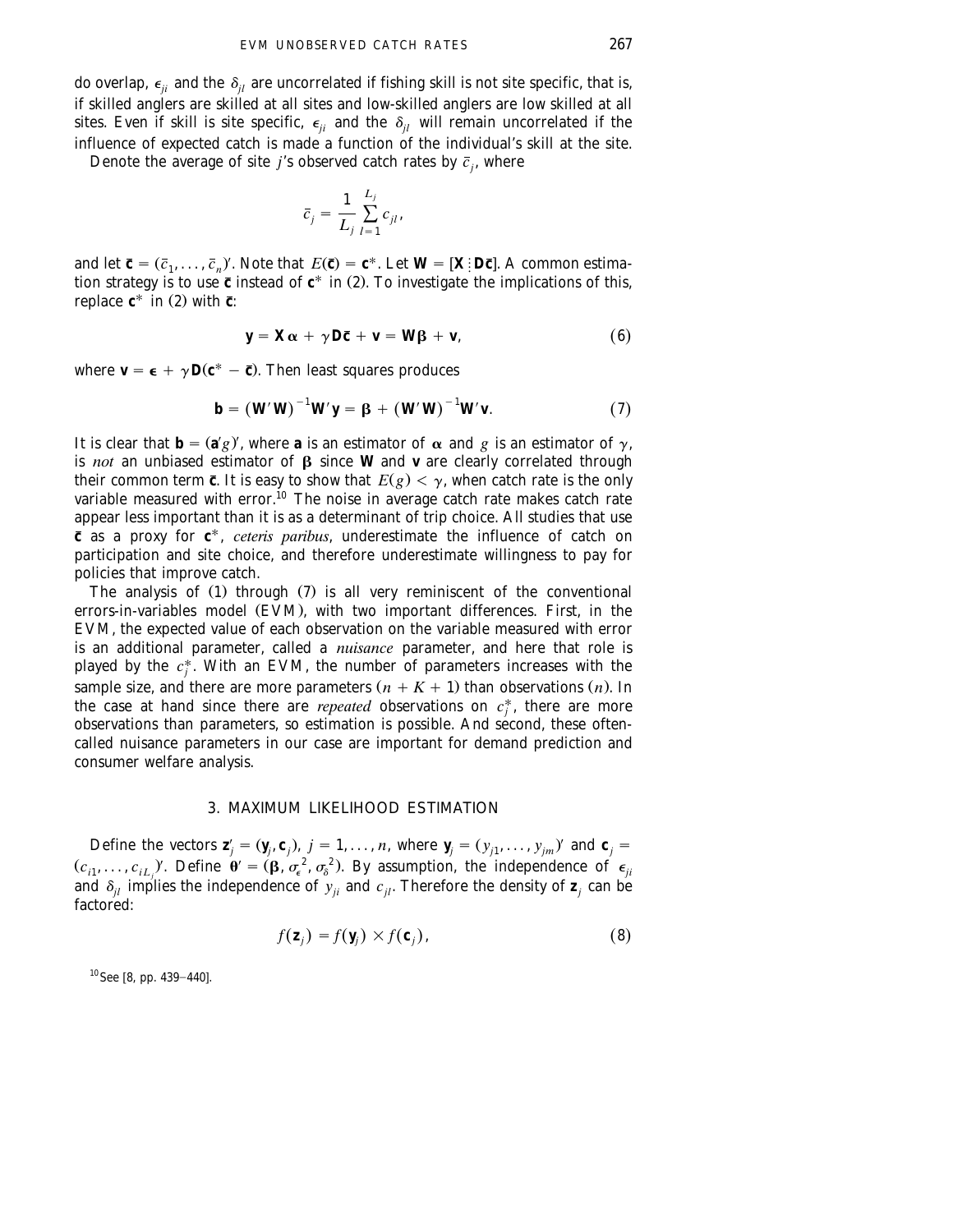where  $f(\cdot)$  are density functions of  $\mathbf{z}_i$ ,  $\mathbf{y}_i$ , and  $\mathbf{c}_i$ , determined by the argument of the function. If, for example, normality is assumed, $^{11}$ 

$$
f(y_{ji}) = \frac{1}{\sqrt{2\pi} \sigma_{\epsilon}} \exp\left\{-\frac{1}{2\sigma_{\epsilon}^{2}}(y_{ji} - \boldsymbol{\beta}' \boldsymbol{\mathbf{w}}_{ji}^{*})^{2}\right\} = \sigma_{\epsilon}^{-1} \phi \left(\frac{y_{ji} - \boldsymbol{\beta}' \boldsymbol{\mathbf{w}}_{ji}^{*}}{\sigma_{\epsilon}}\right),
$$
  

$$
f(c_{jl}) = \frac{1}{\sqrt{2\pi} \sigma_{\delta}} \exp\left\{-\frac{1}{2\sigma_{\delta}^{2}}(c_{jl} - c_{j}^{*})^{2}\right\} = \sigma_{\delta}^{-1} \phi \left(\frac{c_{jl} - c_{j}^{*}}{\sigma_{\delta}}\right),
$$
 (9)

where  $w_{ji}^*$  is the row of **W**<sup>\*</sup> corresponding to  $y_{ji}$  and  $\phi(a) = (1/\sqrt{2\pi})\exp(-1/2a^2)$ is the density of a standard normal random variable. Define  $\mathbf{Z} = (\mathbf{z}_1, \ldots, \mathbf{z}_n)$ . Then the log-likelihood may be written as

$$
\log L(\mathbf{Z}|\boldsymbol{\beta}, \mathbf{c}^*, \sigma_{\delta}^2, \sigma_{\epsilon}^2)
$$
\n
$$
= \sum_{j} \log f(\mathbf{z}_j) = \sum_{j} \left( \sum_{i} \log f(y_{ji}) + \sum_{l} \log f(c_{jl}) \right)
$$
\n
$$
= \sum_{j} \left( \sum_{i} \log \left\{ \sigma_{\epsilon}^{-1} \phi \left( \frac{y_{ji} - \boldsymbol{\beta}' \mathbf{w}_{ji}^*}{\sigma_{\epsilon}} \right) \right\} + \sum_{l} \log \left\{ \sigma_{\delta}^{-1} \phi \left( \frac{c_{jl} - c_{j}^*}{\sigma_{\delta}} \right) \right\} \right). \quad (10)
$$

Insight into what this generalization of the model means toward the estimation of the expected catch rates and the marginal effect of catch rate on number of trips  $(\gamma)$  can be obtained by examining the first-order conditions for the maximization of the likelihood function with respect to  $\alpha$ ,  $\gamma$ ,  $\mathbf{c}^*$ ,  $\sigma_{\epsilon}^2$ , and  $\sigma_{\delta}^2$ .

$$
\frac{\partial \log L}{\partial \alpha} = \mathbf{0}, \Rightarrow \frac{1}{\sigma_{\epsilon}^2} \sum_{j} \sum_{i} (y_{ji} - \alpha' \mathbf{x}_{ji} - \gamma c_j^*) \mathbf{x}_{ji} = \mathbf{0},
$$
\n(11)

$$
\frac{\partial \log L}{\partial \gamma} = 0 \Rightarrow \frac{1}{\sigma_{\epsilon}^2} \sum_{j} \sum_{i} (y_{ji} - \alpha' \mathbf{x}_{ji} - \gamma c_j^*) c_j^* = 0, \qquad (12)
$$

$$
\frac{\partial \log L}{\partial c_j^*} = 0 \Rightarrow \frac{1}{\sigma_{\epsilon}^2} \sum_i (y_{ji} - \alpha' \mathbf{x}_{ji} - \gamma c_j^*) \gamma
$$
  
+ 
$$
\frac{1}{\sigma_{\delta}^2} \sum_l (c_{jl} - c_j^*) = 0, \qquad j = 1, ..., n,
$$
 (13)

and

$$
\frac{\partial \log L}{\partial \sigma_{\epsilon}^2} = 0 \Rightarrow \sigma_{\epsilon}^2 = \frac{1}{n} \sum_j \frac{1}{L_j} \sum_i (y_{ji} - \alpha' \mathbf{x}_{ji} - \gamma c_j^*)^2, \tag{14}
$$

$$
\frac{\partial \log L}{\partial \sigma_{\delta}^2} = 0 \Rightarrow \sigma_{\delta}^2 = \frac{1}{n} \sum_{j} \frac{1}{L_j} \sum_{l} (c_{jl} - c_j^*)^2. \tag{15}
$$

The maximum likelihood estimators are the values of all parameters that simultaneously solve (11) through (15) (the conventional estimator indicator "," here and below, has been omitted for notational simplicity).

<sup>11</sup> Normality is assumed here to facilitate the interpretation of the model. In the example in [Section](#page-10-0) [5,](#page-10-0) the assumption of Poisson-distributed catch is employed.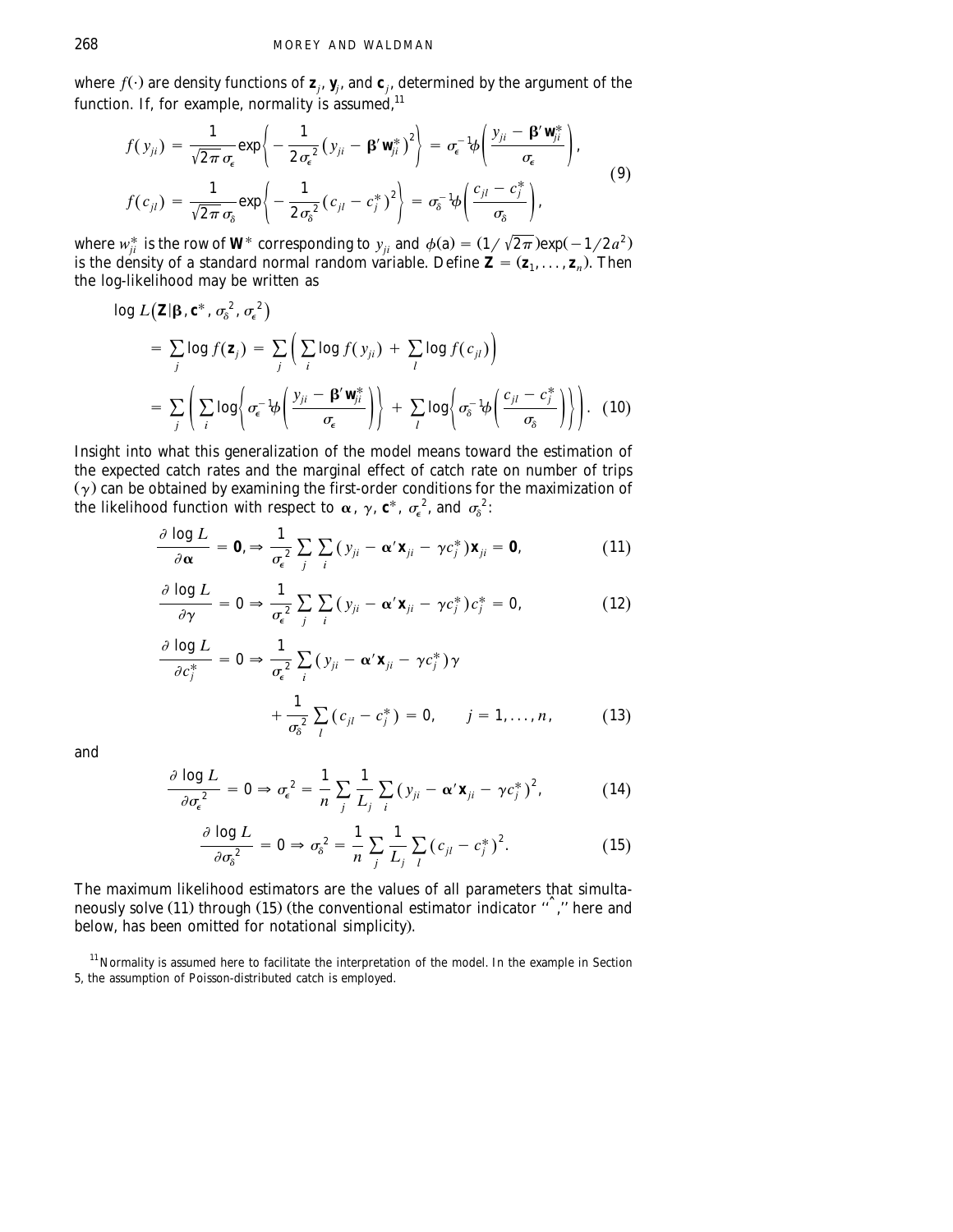From (12) by multiplying through by  $c_i^*$  and employing the linearity of the summation operators, the solution for  $\gamma$  is

$$
\gamma = \frac{\sum_{j} (1/m) \sum_{i} (y_{ji} - \alpha' \mathbf{x}_{ji}) c_j^*}{\sum_{j} c_j^{*2}}.
$$
 (16)

Substituting this into (13) yields the solution, after some algebra, for  $c_i^*$ :

$$
c_j^* = \mu \bar{c}_j + (1 - \mu)\tilde{c}_j, \qquad j = 1, \dots, n, \tag{17}
$$

where

$$
\mu = \frac{L_j}{L_j + m \lambda \gamma^2} \tag{18}
$$

for  $\lambda = \sigma_{\delta}^2 / \sigma_{\epsilon}^2$ , and

$$
\tilde{c}_j = \frac{1}{m\gamma} \sum_i (y_{ji} - \boldsymbol{\alpha}' \mathbf{x}_{ji}).
$$
\n(19)

This  $\tilde{c}_j$  is the fixed-effects panel data estimator of  $c_j^*$  obtained from only trip-taking behavior. This can be seen by noting that, apart from the presence of  $\gamma$ , (1) is the usual formulation of a panel data model with  $c_j^*$  taking the role of the *group-specific effect*. Note that the conventional estimator of  $c_j^*$ ,  $\bar{c}_j$ , would involve catch data and not trip data, and would be solved from only the term after the plus sign in  $(13)$ .

Since  $0 \leq \mu \leq 1$ , the ML estimator of  $c_i^*$ estimator of  $c_i^*$  in the absence of data on  $y_{ii}$   $(\bar{c}_i)$ , and the ML estimator of  $c_i^*$  in the absence of data on  $c_{jl}$  ( $\tilde{c}_j$ ). The relative weights associated with  $\bar{c}_j$  and  $\tilde{c}_j$ reflect the confidence in the data on  $c_{il}$  and  $y_{il}$ . That is,  $\lambda \to \infty \Rightarrow \mu \to 0$  and, consequently, all weight is placed on  $\tilde{c}_i$ . Intuitively, a large value of  $\lambda$  implies  $\sigma_{\epsilon}^2$  is small relative to  $\sigma_{\delta}^2$ , so that there is relatively more noise in the  $c_{jl}$  data. Conversely,  $\lambda \to 0 \Rightarrow \mu \to 1$  and, consequently, all weight is placed on  $\bar{c}_i$ , as a large  $\sigma_{\epsilon}^2$  relative to  $\sigma_{\delta}^2$  implies there is relatively more noise in the  $y_{ji}$  data. In fact, it is easy to show that the weights  $\mu$  and  $(1 - \mu)$  are the normalized reciprocals of the variances of the quantities they weight,  $\bar{c}_i$  and  $\tilde{c}_i$ , making the ML estimator of  $c_j^*$  the optimally weighted linear combination of the two kinds of information (see [1, p. 130]). Finally, the ML estimator of  $\gamma$  is the least squares estimator of  $\gamma$  with the estimated value of  $c_j^*$  in place of the actual  $c_j^*$ .

A large-sample interpretation of the estimator of  $c_j^*$  is also possible. Suppose  $L_j \to \infty$ . Then  $\mu \to 1$  and hence the ML estimator of  $c_j^*$  reduces to  $\bar{c}_j$ , which is consistent when  $L_i \rightarrow \infty$ . Next suppose that  $L_i$  is fixed and  $m \rightarrow \infty$ . Then clearly  $\mu \rightarrow 0$  and hence the ML estimator of  $c_j^*$  reduces to  $\tilde{c}_j$ , which converges to  $\gamma^{-1} E(y_{ii} - \alpha' \mathbf{x}_{ii}) = c_i^*$  as  $m \to \infty$ . This contrasts with **b**, the least squares estimator using  $\bar{c}_i$  defined in (7), which is consistent in the sense that as min<sub>i</sub>  $L_i \rightarrow \infty$ , plim  $L_j^{-1}$  **W**<sup>'</sup> **v** = 0. However, the usual interest is in extending the sample size in the direction of *m* rather than  $L_i$ . Hence, for nonoverlapping data sets, least squares is obviously inconsistent when  $m \to \infty$ ; that is, it is inconsistent even if the number of anglers in the travel-cost data set  $\rightarrow \infty$ . For overlapping data sets,  $m \to \infty$  implies  $L_i \to \infty$  for *some j*, but does not imply min<sub>i</sub>  $L_i \to \infty$ , so least squares remains inconsistent.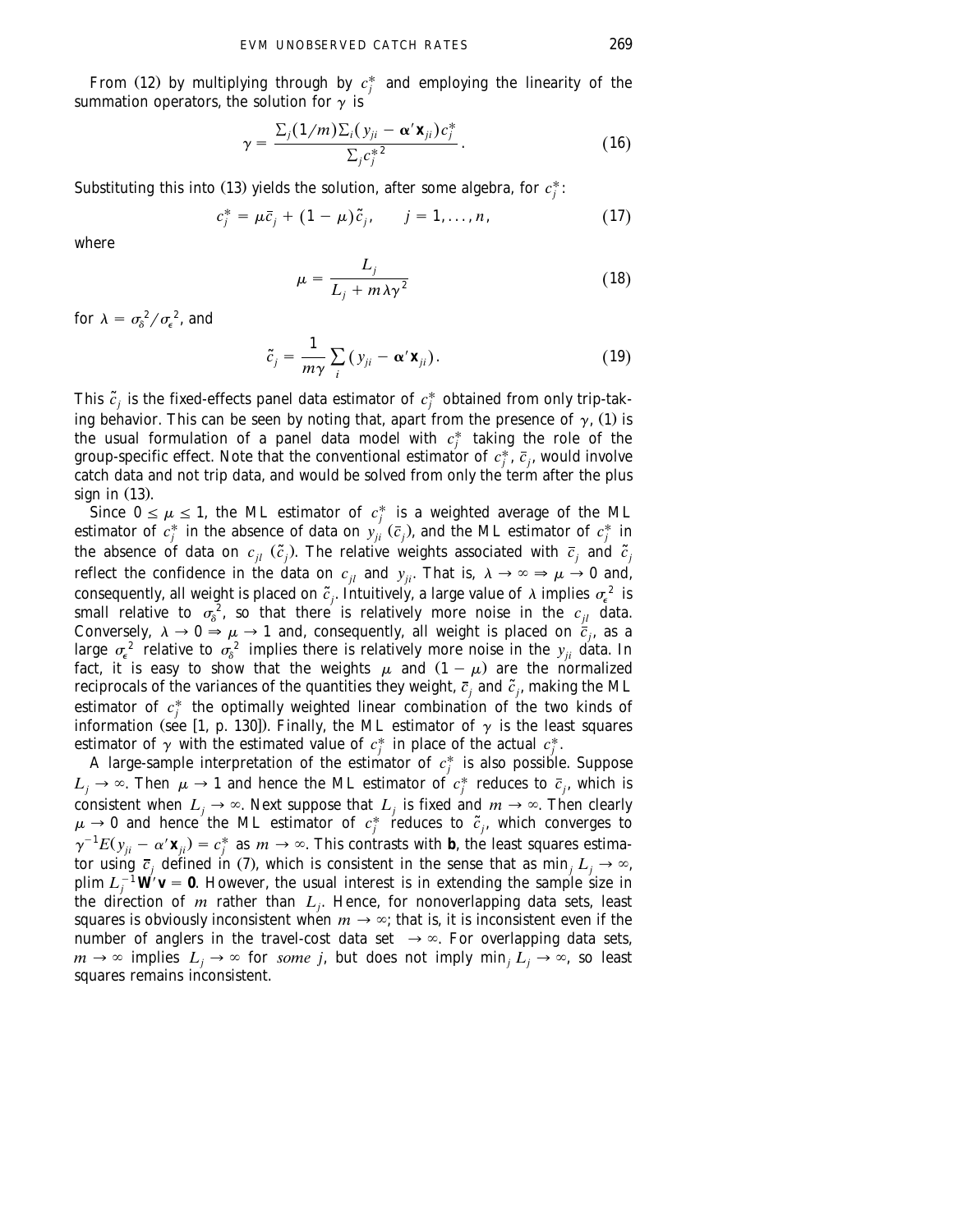Note that a natural form of heteroscedasticity, unequal variances across sites, is easily accommodated in this setting. In obvious notation,  $\sigma_{\delta}$  is replaced with  $\sigma_{\delta}$  in the likelihood, and the first-order condition (15) becomes

$$
\sigma_{\delta_j}^2 = \frac{1}{L_j} \sum_l (c_{jl} - c_j^*)^2.
$$
 (20)

In both the homoscedastic and this heteroscedastic model, average catch rates with larger variances receive less weight. With heteroscedasticity, a larger variance could be the result of *either* fewer observed catch rates or a larger site-specific variance, while with constant variance ( $\sigma_{\delta}^2 = \sigma_{\delta}^2$  for all *j*) the influence of average catch rate depends only on  $L_j$ .

#### 4. DISCRETE CHOICE MODELS

Suppose now that the model, for all *j* and *i*, is

$$
y_{ji}^* = \alpha' \mathbf{x}_{ji} + \gamma c_j^* + \epsilon_{ji}, \qquad j = 1, ..., n, \quad i = 1, ..., m,
$$
 (21)

where  $y_{ji}^*$  is defined as the *net utility* of visiting site *j*. The difference between this model and the model above is that the  $y_{ji}^*$  are not observed. Instead, a dichotomous indicator of site choice is known:

$$
y_{ji} = \begin{cases} 1 & \text{if } y_{ji}^* > 0, \\ 0, & \text{otherwise,} \end{cases}
$$
 (22)

where  $y_{ii}$  is redefined such that  $y_{ii} = 1$  if individual *i* visited site *j* during the season and  $y_{ii} = 0$  otherwise. This model is designed to estimate fishing choice when the data set reports whether individual  $i$  visited site  $j$  but not how many trips he or she took.

This is the conventional probit model, given the normality assumption for  $\epsilon_{ji}$ , except  $c_j^*$  is not observed.<sup>12</sup> The probability that  $y_{ji} = 1$  is given by

$$
Pr(y_{ji} = 1) = Pr(y_{ji}^{*} > 0) = Pr(\epsilon_{ji} > -\alpha' \mathbf{x}_{ji} - \gamma c_{j}^{*})
$$
  

$$
= 1 - Pr(\epsilon_{ji} < -\alpha' \mathbf{x}_{ji} - \gamma c_{j}^{*}) = 1 - \Phi\left(-\frac{\alpha' \mathbf{x}_{ji} + \gamma c_{j}^{*}}{\sigma_{\epsilon}}\right)
$$
  

$$
= \Phi\left(\frac{\alpha' \mathbf{x}_{ji} + \gamma c_{j}^{*}}{\sigma_{\epsilon}}\right) \stackrel{\text{def}}{=} \Phi_{j}, \qquad (23)
$$

where  $\Phi$ (a) is the cumulative distribution function of a standard normal random variable, and use has been made of its symmetry:  $\Phi(a) = 1 - \Phi(-a)$ . Of course,  $Pr(y_{ji} = 0) = 1 - Pr(y_{ji} = 1)$ . As in the linear regression model,  $c_{il}$  is observed as an imperfect measure of  $c_i^*$  (see  $(5)$ ). Now the likelihood is of the mixed

<sup>&</sup>lt;sup>12</sup> Morikawa *et al.* [24] consider unobserved explanatory variables in a binary probit model. Their model differs from ours in that, like Englin *et al.* [6], they assume the unobserved variable is a function of other variables and errors.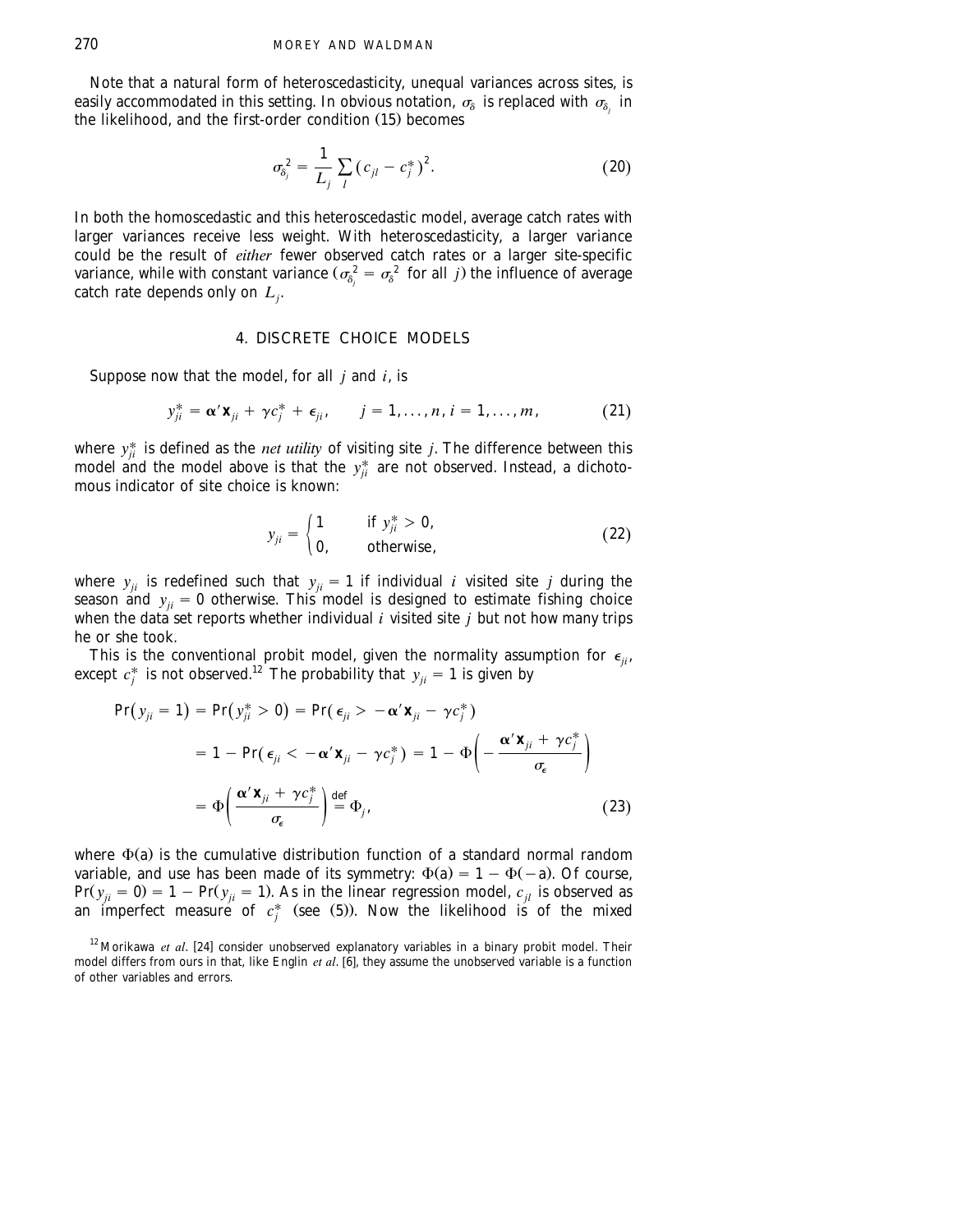discrete/continuous type. With  $z_i$  and  $\theta$  defined as above, by the assumption of the independence of  $\epsilon_{ii}$  and  $\delta_{ii}$  the density of  $\mathbf{z}_i$  can be factored:

$$
f(\mathbf{z}_j) = \Pr(\mathbf{y}_j) \times f(c_j), \tag{24}
$$

so that the log-likelihood is

$$
\log L(\mathbf{Z}|\boldsymbol{\theta}, c_1^*, \dots, c_n^*)
$$
\n
$$
= \sum_j \left( \sum_i \log \Pr(y_{ji}) + \sum_l \log f(c_{jl}) \right)
$$
\n
$$
= \sum_j \left( \sum_i \log [y_{ji} \Phi_j + (1 - y_{ji})(1 - \Phi_j)] + \sum_l \log \sigma_\delta^{-1} \phi \left( \frac{c_{jl} - c_j^*}{\sigma_\delta} \right) \right). \quad (25)
$$

Maximization of the likelihood again produces consistent, asymptotically efficient estimates of  $\theta$  and the  $c_j^*$ .

Now consider a repeated nested logit model of participation and site choice that is designed to be estimated with a data set that reports, for the season, the number of trips each sampled individual takes to each of the *n* sites.13 Assume the season consists of *T* periods such that in each period the individual takes at most one trip. In each period, the individual simultaneously decides both whether to fish at one of the *n* sites, and if so, which one.

Assume the utility individual  $i$  receives in period  $t$  if he chooses alternative  $j$  is

$$
y_{jit}^* = \alpha' \mathbf{x}_{jit} + \gamma c_j^* + \epsilon_{jit}, \qquad j = 0, ..., n,
$$
 (26)

where  $j = 0$  is the nonfishing alternative and the expected catch rate for nonfishing is 0. Further assume that the  $\epsilon_{it} = (\epsilon_{0it}, \ldots, \epsilon_{nit})$  are drawn independently in each period from the generalized extreme value distribution

$$
F(\boldsymbol{\epsilon}_{it}) = \exp\bigg\{-\exp(-\epsilon_{0it}) - \bigg[\sum_{j=1}^{n} \exp(s\epsilon_{jit})\bigg]^{1/s}\bigg\},
$$
 (27)

where *s* is a parameter that influences the degree of unobserved correlation between the utility from fishing trips. The  $y_{jit}^*$  are, of course, unobserved. The observed variable is  $y_{ii}$ , defined by

$$
y_{jit} = \begin{cases} 1 & \text{if } y_{jit}^* > y_{jit}^* \text{ for all } j' \neq j, \\ 0 & \text{otherwise.} \end{cases}
$$
 (28)

It is straightforward to show that

$$
Pr(y_{0it} = 1) = \frac{\exp(\alpha' \mathbf{x}_{0it})}{\exp(\alpha' \mathbf{x}_{0it}) + (\sum_{j=1}^{n} \exp[s(\alpha' \mathbf{x}_{jit} + \gamma c_{j}^{*})])^{1/s}}
$$
(29)

 $^{13}$ The nested logit model was developed by McFadden [16]. Morey [17] provides a general introduction to repeated nested logit models of recreational participation and site choice.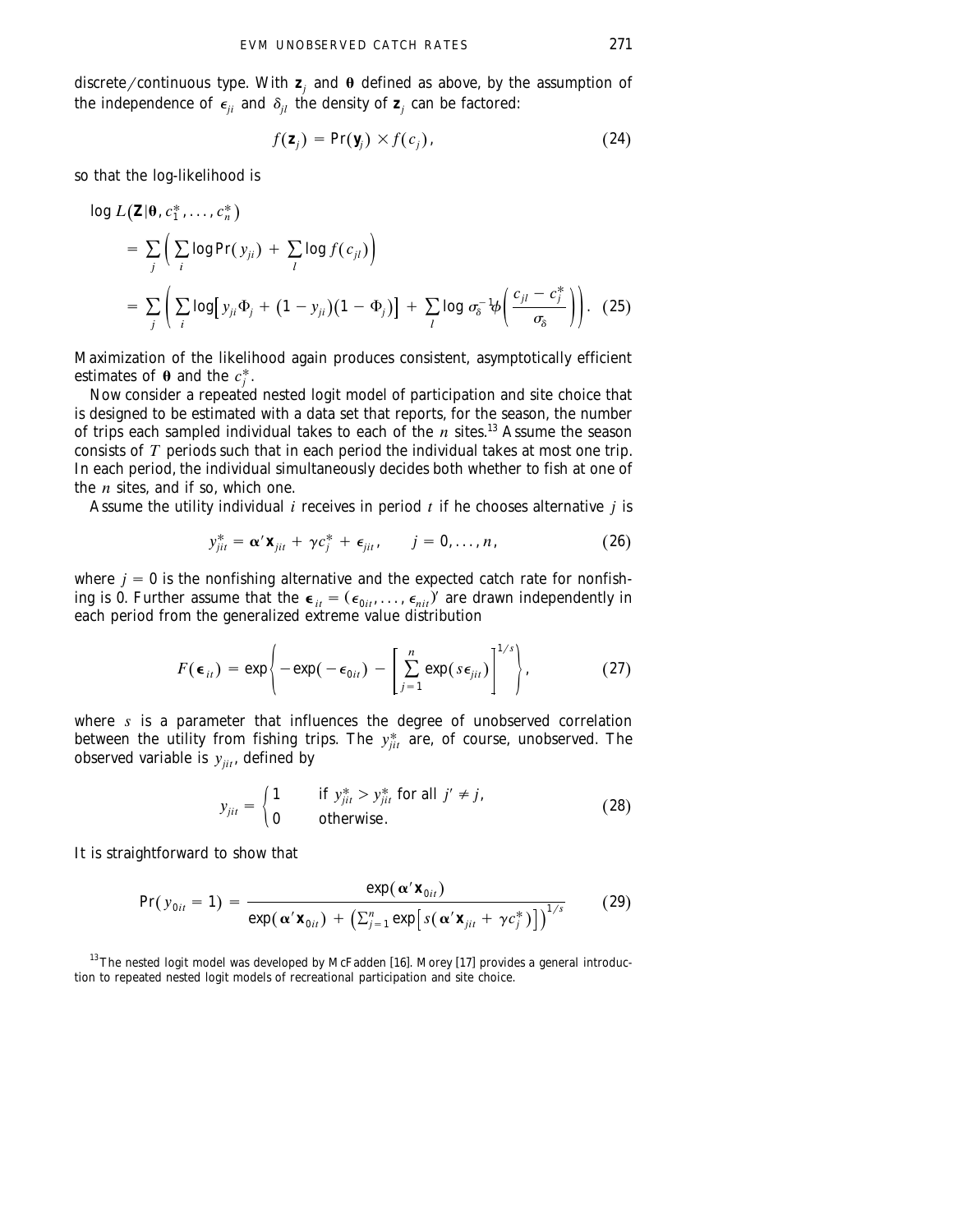<span id="page-10-0"></span>
$$
Pr(y_{j'i} = 1) = \frac{\exp(s(\alpha' \mathbf{x}_{j'i} + \gamma c_j^*)) (\sum_{j=1}^n \exp[s(\alpha' \mathbf{x}_{jit} + \gamma c_j^*)])^{1/s-1}}{\exp(\alpha' \mathbf{x}_{0it}) + (\sum_{j=1}^n \exp[s(\alpha' \mathbf{x}_{jit} + \gamma c_j^*)])^{1/s}},
$$
  

$$
j' = 1, ..., n. \quad (30)
$$

Note that since the expected catch rates are unobserved, they must be estimated along with the other parameters. Define **y** equal to an  $(n + 1) \times 1$  vector, where the first element is the number of times individual *i* chooses not to fish and the remaining elements are the number of trips individual *i* takes to each of the *n* sites. That is, a typical element of  $\mathbf{y}_i$  is  $y_{ji} = \sum_t y_{jit}$ . Let  $\mathbf{Y} = (\mathbf{y}_1, \dots, \mathbf{y}_m)$ , and similarly define **X**. Let  $\Omega = (\mu_0, \beta, \sigma_\delta^2, s)$ . Then the likelihood function is

$$
L(\mathbf{Y}, \mathbf{X} | \mathbf{\Omega}, c_1^*, \dots, c_n^*) = \sum_{j=0}^n \left( \sum_{i=1}^m \sum_{t=1}^T y_{ji} \log \Pr(y_{jit}) + \sum_{l=1}^{L_j} \log \sigma_\delta^{-1} \phi \left( \frac{c_{jl} - c_j^*}{\sigma_\delta} \right) \right).
$$
\n(31)

Expected catch rates and the parameter on catch in a repeated nested logit travel-cost model were jointly estimated by [31] assuming catch is normally distributed.

### 5. EMPIRICAL EXAMPLE: NATURAL RESOURCE DAMAGE ASSESSMENT IN MONTANA

The Montana study [20] demonstrates the importance of estimating the catch rates jointly with the other parameters in a travel-cost model, including the parameters on catch. A nested-logit model was used to estimate participation and site choice for 443 trout anglers. The choice set included 26 river segments, listed in the first column of [Table I.](#page-11-0)

Trip catch and number of hours fished were collected from 1344 trips (each trip is by a different angler) to the 26 sites, where 443 of these trips are by the  $443$ individuals in the travel-cost data set, so there is 33% overlap between the two data sets. The data on catch and hours fished are summarized in columns 2–4 of [Table](#page-11-0) [I.](#page-11-0) The sites are listed in descending order of the total number of hours for which catch data are available. In spite of the fact that the interviewers spent approximately equal time at each site recording fishing times and catch, the number of trips for which there is catch data varies from  $172$  (at Madison 2) to 8 (at Little Blackfoot). The total number of hours of fishing for which catch is recorded varies even more, from 847.13 (at Madison 2) to 7.48 (at Warm Springs Creek). Such significant variation in hours and/or trip for which catch is observed is expected and should be a characteristic of most data sets on catch; there is more fishing at sites with high catch rates than at sites with low catch rates, so there are more hours of fishing to observe. There are no fish in Silver Bow Creek, and no one was observed fishing there. It is included in the choice set because it would be an excellent trout stream in the absence of environmental injury.

Since catch is nonnegative integer data, another, perhaps superior stochastic model for catch is the Poisson distribution. This was the assumption for catch data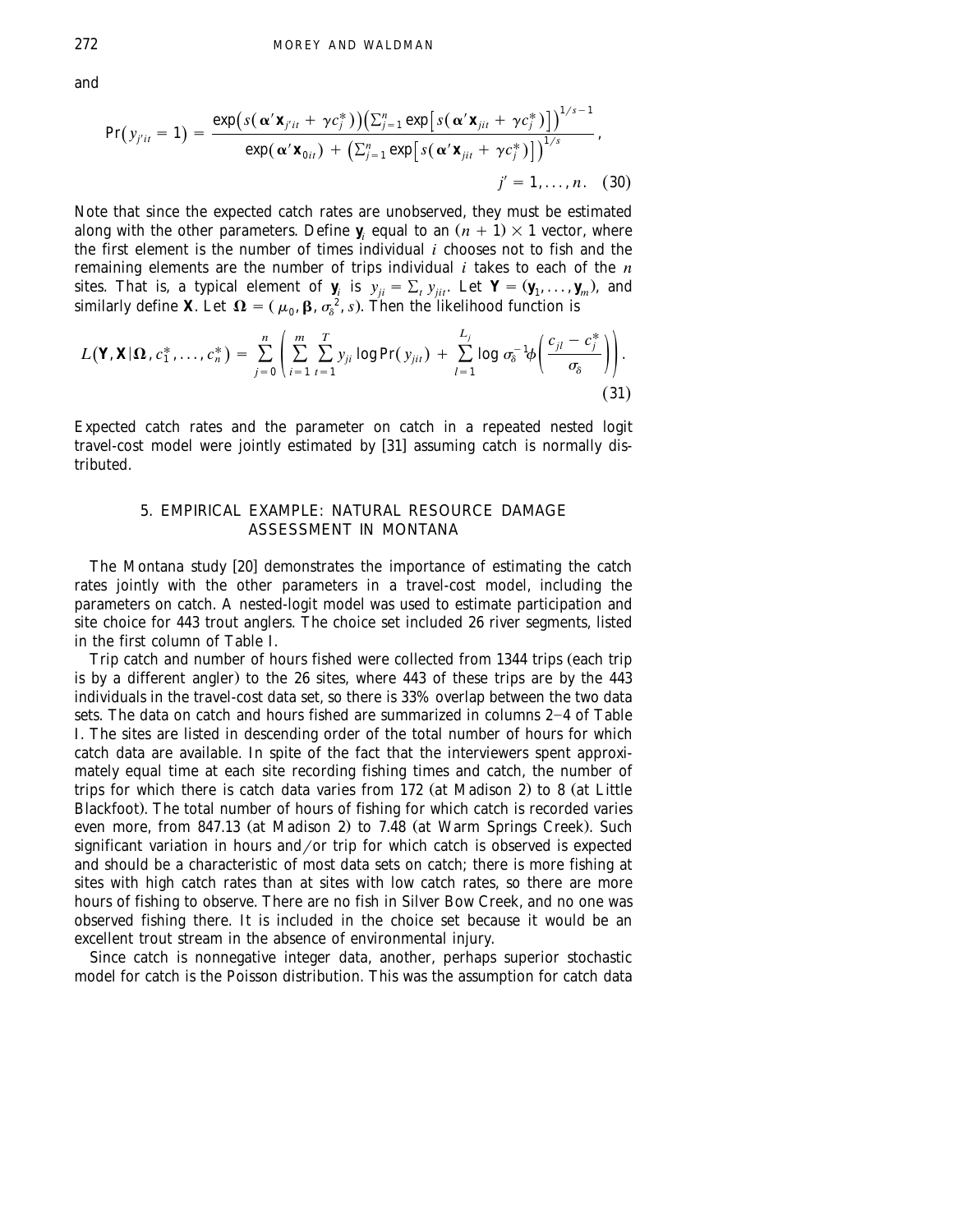<span id="page-11-0"></span>used in [20]. A Poisson distribution for recreational catch [w](#page-13-0)as first suggested by [15] (see also  $[6]$ ). Specifically, assume that catch has a Poisson distribution such that the probability of catching  $\eta_{il}$  fish in  $h_{il}$  hours of fishing is given by

$$
Pr(\eta_{jl}) = \frac{\exp(-h_{jl}c_j^*) (h_{jl}c_j^*)^{\eta_{jl}}}{\eta_{jl}!}.
$$
 (32)

With a random sample on  $\eta_{il}$ ,  $l = 1, ..., L_j$ , one estimate of a site's catch rate is the ratio of the total number of fish caught at that site to the total number of hours fished. This simple Poisson average catch rate is the maximum likelihood estimate of  $c_j^*$  in the absence of other data, and is reported in column 4 of Table I.<sup>14</sup> However, as explained above, this is not the best estimate of the catch rate when trip data are available. Using the trip and catch data for the 443 anglers, the 26 catch rates were jointly estimated with the other parameters in the travel-cost model, including the parameters on catch, travel costs, and other site characteristics. These included site size, measures of accessibility, aesthetics, and availability

 $14$  Note that the likelihood function is the final additive term in Eq. (31).

|                           |          |           | Total    | Simple      |                 |
|---------------------------|----------|-----------|----------|-------------|-----------------|
|                           | Observed | Number of | observed | Poisson     | <b>Expected</b> |
|                           | number   | fish      | hours of | catch rate* | catch rate**    |
| <b>River Segment</b>      | of trips | caught    | fishing  | (rank)      | (rank)          |
| Madison 2                 | 172      | 615       | 847.13   | 0.7260(12)  | 0.7260(13)      |
| Beaverhead                | 91       | 294       | 464.38   | 0.6331(15)  | 0.6366(15)      |
| <b>Rock Creek</b>         | 109      | 394       | 406.37   | 0.9696(5)   | 0.9262(2)       |
| Yellowstone               | 69       | 129       | 367.47   | 0.3511(20)  | 0.3817(20)      |
| Missouri                  | 102      | 232       | 345.45   | 0.6716(14)  | 0.7604(10)      |
| Madison 1                 | 83       | 132       | 341.48   | 0.3865(18)  | 0.4128(19)      |
| <b>Big Hole 1</b>         | 77       | 265       | 314.65   | 0.8422(9)   | 0.8985(3)       |
| <b>Bitterroot 2</b>       | 59       | 163       | 222.02   | 0.7342(11)  | 0.7391(11)      |
| Jefferson 2               | 50       | 59        | 200.35   | 0.2945(24)  | 0.3259(21)      |
| <b>Big Hole 2</b>         | 29       | 137       | 156.78   | 0.8738(8)   | 0.8116(7)       |
| Middle Clark Fork         | 58       | 78        | 150.80   | 0.5172(16)  | 0.4465(16)      |
| Gallatin                  | 59       | 130       | 148.18   | 0.8773(7)   | 0.8842(4)       |
| Jefferson 1               | 41       | 44        | 140.15   | 0.3140(23)  | 0.2801(22)      |
| <b>Upper Clark Fork 1</b> | 58       | 45        | 116.65   | 0.3858(19)  | 0.4340(17)      |
| <b>Blackfoot</b>          | 50       | 32        | 97.28    | 0.3289(21)  | 0.2672(23)      |
| Bitterroot 1              | 39       | 25        | 79.12    | 0.3160(22)  | 0.2398(24)      |
| <b>Upper Clark Fork 5</b> | 30       | 58        | 71.45    | 0.8118(10)  | 0.7838(8)       |
| <b>East Gallatin</b>      | 41       | 98        | 66.33    | 1.4774(2)   | 1.0510(1)       |
| <b>Flint Creek</b>        | 53       | 62        | 65.28    | 0.9497(6)   | 0.8767(5)       |
| <b>Upper Clark Fork 3</b> | 18       | 20        | 43.77    | 0.4570(17)  | 0.4233(18)      |
| Lolo Creek                | 17       | 49        | 43.58    | 1.12243(4)  | 0.6826(14)      |
| <b>Upper Clark Fork 2</b> | 12       | 7         | 25.62    | 0.2733(25)  | 0.2217(25)      |
| <b>Upper Clark Fork 4</b> | 9        | 32        | 21.23    | 1.5071(2)   | 0.8455(6)       |
| <b>Lower Blackfoot</b>    | 8        | 10        | 14.08    | 0.7101(13)  | 0.7309(12)      |
| <b>Warm Springs Creek</b> | 10       | 14        | 7.48     | 1.8708(1)   | 0.7707(9)       |
| <b>Silver Bow Creek</b>   | $\bf{0}$ | $\bf{0}$  | 0.0      | 0.0(26)     | 0.0(26)         |

TABLE I Catch Data and Catch Rate Estimates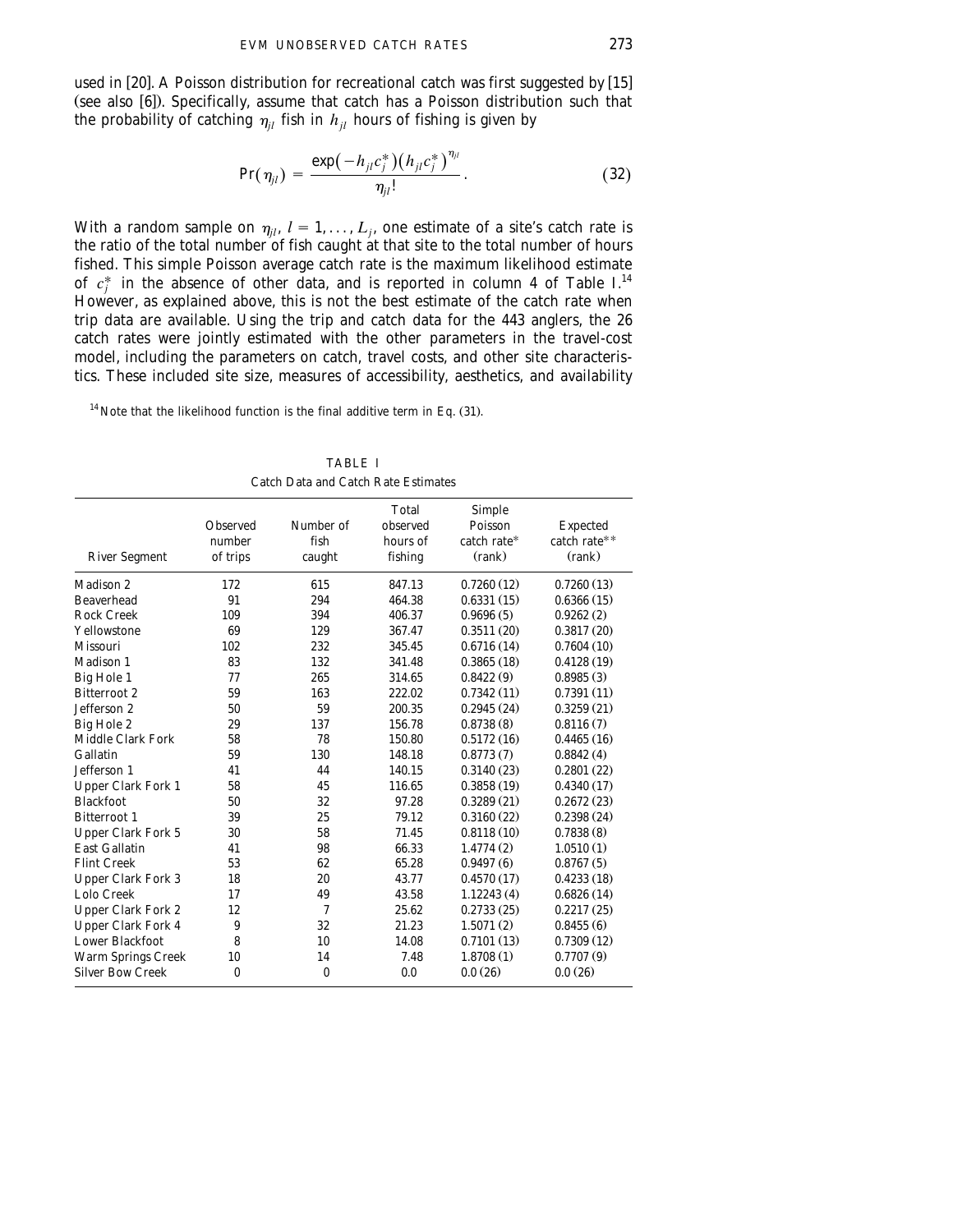| Model                                      | Catch parameter                  | Travel-cost parameter |
|--------------------------------------------|----------------------------------|-----------------------|
| Catch rates and parameter                  | $0.126 + 0.02604$ (skill level)  | $-0.00722$            |
| jointly estimated                          | $(1.581)$ $(1.633)$              | (3.739)               |
| Nonjoint (sequential) estimation using the | $-0.030 + 0.01601$ (skill level) | $-0.006507$           |
| simple Poisson average catch rates         | $(0.572)$ $(1.522)$              | (3.845)               |

TABLE II

Estimated Parameters on Catch and Travel Cost\*

\* For resident anglers. Numbers in parentheses are *t* statistics.

of camping. Many angler characteristics were also included. The likelihood under this stochastic assumption for catch is

$$
\log L(\mathbf{Z}|\mathbf{\beta},c_1^*,\ldots,c_n^*,\sigma_{\epsilon}^2) = \sum_j \left( \sum_i y_{ji} \log \Pr(y_{ji}=1) + \sum_l \log \Pr(\eta_{jl}) \right), (33)
$$

where the first probability is from  $(29)$  and  $(30)$ , and the second probability is from  $(32)$ . The jointly estimated catch rates are reported in column 5 of [Table I.](#page-11-0)<sup>15</sup> Note that columns  $\overline{4}$  and  $\overline{5}$  are quite similar (with a correlation of 0.79), except at those sites with few observed hours of fishing. For example, the simple average for Upper Clark Fork is 1.5 fish/hour, based on 21 hours of reported catch from nine trips, but the jointly estimated expected catch rate is 0.85. In contrast, Beaverhead, with 464.4 hours of observed catch from 172 trips, has a simple Poisson average catch of 0.6331 and a jointly estimated expected catch of 0.6366.

The estimated coefficients on catch and travel cost for resident anglers are reported in row 1 of Table II. Note that the parameter on expected catch rate is a function of the skill level of the angler. Row 2 reports the same parameters for conventional estimation (when the simple Poisson average catch rate is used as a  $proxy$ .<sup>16</sup> For both simultaneous and conventional estimation, likelihood ratio tests indicate that travel cost and expected catch are significant determinants of choice. The two travel-cost parameters are very similar, but the estimated impact of catch when estimated conventionally has a significant downward bias.

#### 6. SUMMARY

Econometric theory tells us that using the average of the observed catch rates at a site as a proxy for the expected catch rate at a site will make catch appear less important than it is as a determinant of participation and site choice. An empirical example shows that the downward bias can be substantial. The existing literature on recreational fishing demand has therefore underestimated the impact of catch

 $15$ To anchor the expected catch rates, the expected catch rate for Madison 2 was fixed at its simple Poisson average, 0.7260.<br><sup>16</sup>Note that, when conventionally estimated, the catch parameter has the wrong sign for anglers with

very low skill levels (level 1 only; the range on skill was 1 to 7, the average for residents in the sample was 4.86). Seven anglers have a skill level of 1.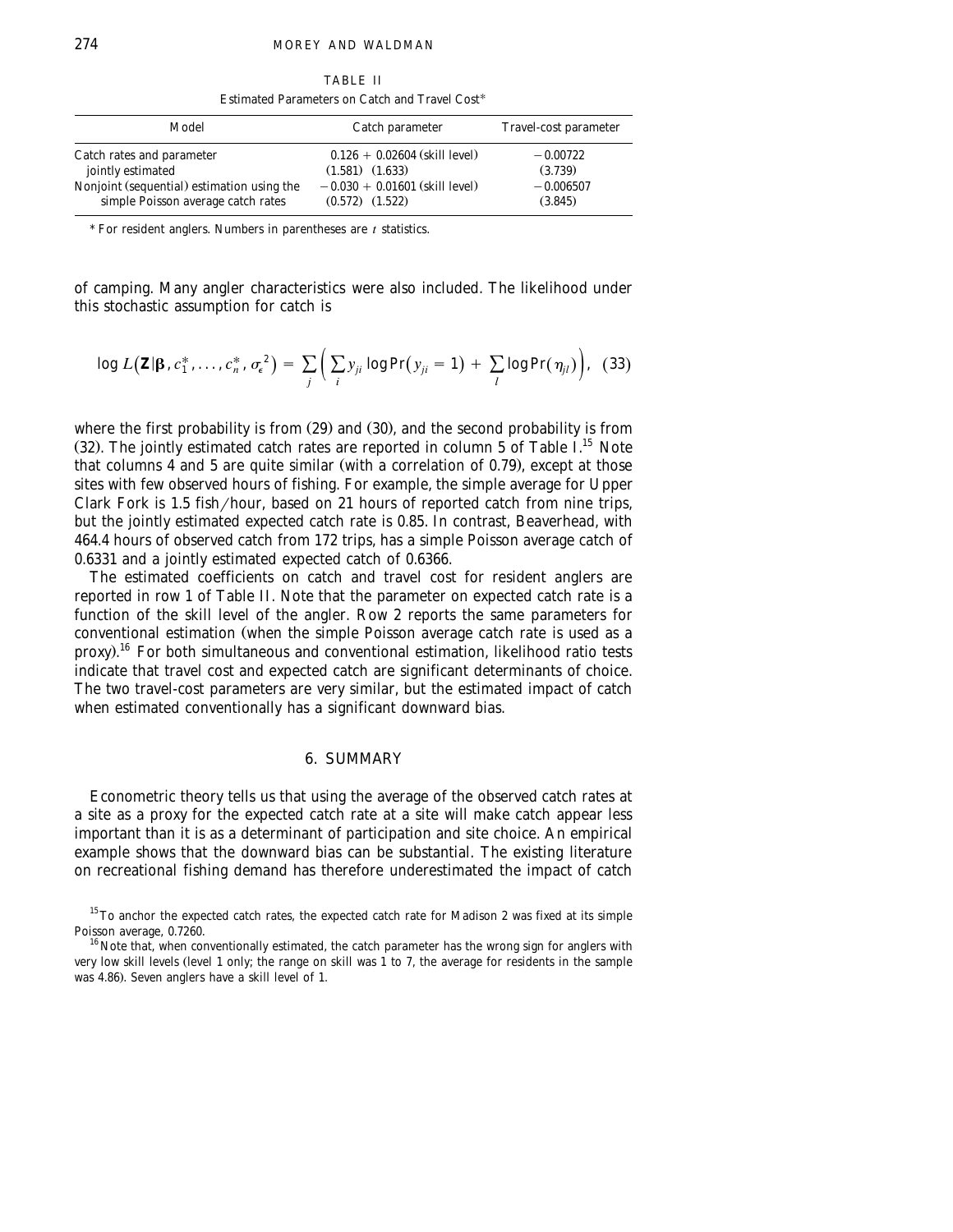<span id="page-13-0"></span>rates on participation and site choice. Consistent and efficient estimates of expected catch rates and the parameters in the demand functions can be obtained by simultaneously estimating them in a maximum likelihood framework. As demonstrated, empirical implementation is straightforward for simple trip demand models, discrete choice models of participation, and repeated nested logit models of participation and site choice.

#### REFERENCES

- 1. T. Amemiya, "Mathematical Statistics," Harvard Univ. Press, Cambridge, MA (1995).
- 2. N. E. Bockstael, A. G. Graefe, I. E. Strand, and L. L. Caldwell, ''Economic Analysis of Artificial Reefs: A Pilot Study of Selected Valuation Methodologies,'' Technical Report Series, No. 6, Artificial Reef Development Center (1996).
- 3. R. T. Carson, W. M. Hanemann, and T. Wegge, ''Southcentral Alaska Sport Fishing Study,'' Report prepared by Jones and Stokes Associates for Alaska Department of Fish and Game, Anchorage, AK (1987).
- 4. W. H. Desvouges and S. T. Waters, ''Volume III: Report on Potential Economic Losses Associated with Recreation Services in the Upper Clark Fork River Basin,'' Report prepared for the Atlantic Richfield Company by Triangle Economic Research, Durham, NC (1995).
- 5. J. Duffield, Exxon Valdez-Lost recreation use, *in* "Natural Resource Damages" (K. Ward and J. Duffield, Eds.), Wiley, New York (1992).
- 6. J. Englin, D. Lambert, and D. Shaw, A structural equations approach to modeling consumptive recreation demand, *J. Environ. Econom. Management* 33, 33-43 (1997).
- 7. J. Englin and J. S. Shonkwiler, Modeling recreation demand in the presence of unobserved travel costs: Toward a travel price model, *J. Environ. Econom. Management* **29**, 368-377 (1995).
- 8. W. H. Greene, "Econometric Analysis," 2nd ed., Macmillan, New York (1993).
- 9. J. A. Hausman, G. K. Leonard, and D. McFadden, A utility-consistent, combined discrete choice and count data model: Assessing recreational use losses due to natural resource damage, *J*. *Public. Econom.* **56**, 1-30 (1995).
- 10. J. P. Hoehn, T. Tomasi, F. Lupi, and H. Z. Chen, ''An Economic Model for Valuing Recreational Angling Resources in Michigan,'' Report submitted to Environmental Response Division, Michigan Department of Environmental Quality and Natural Resources (1996).
- 11. K. Joreskog and A. S. Goldberger, Estimation of a model with multiple indicators and multiple causes of a single latent variable, *J. Amer. Statist. Assoc.* **70**, 631-639 (1975).
- 12. Y. Karou, V. K. Smith, and J. L. Liu, Using random utility models to estimate the recreational value of estuarine resources, *Amer. J. Agr. Econom.* **77**, 141-151 (1995).
- 13. D. N. Lawley and A. E. Maxwell, ''Factor Analysis as a Statistical Method,'' 2nd ed., Butterworths, London (1971).
- 14. J. Loomis and P. Anderson, Idaho v. Southern Refrigerated, *in* ''Natural Resource Damages'' K. Ž Ward and J. Duffield, Eds.), Wiley, New York (1992).
- 15. K. E. McConnell, I. Strand, and L. Blake-Hedges, Random utility models of recreational fishing: Catching fish with a Poisson process, *Marine Res. Econom*. **10**, 247-261 (1995).
- 16. D. McFadden, Econometric models of probabilistic choice, *in* ''Structural Analysis of Discrete Data with Econometric Application" (C. F. Manski and D. McFadden, Eds.), MIT Press, Cambridge, MA (1981).
- 17. E. R. Morey, TWO RUMs uncloaked: Nested-logit models of site choice and nested-logit models of participation and site choice, *in* ''Valuing the Environment Using Recreation Demand Models'' (C. Kling and J. Herriges, Eds.), Edgar Elgar (1998).
- 18. E. R. Morey and R. Rowe, ''Assessment of Damages to Anglers and Other Recreators from Injuries to Upper Clark Fork River Basin,'' Report prepared by Hagler Bailly Consulting for the State of Montana, Natural Damage Program (1993).
- 19. E. R. Morey, R. D. Rowe, A. Ross, and W. D. Shaw, ''Valuing Marine Recreational Fishing on the Pacific Coast,'' Report prepared for the National Marine Fisheries Service, National Oceanic and Atmospheric Administration, La Jolla, CA (1985).